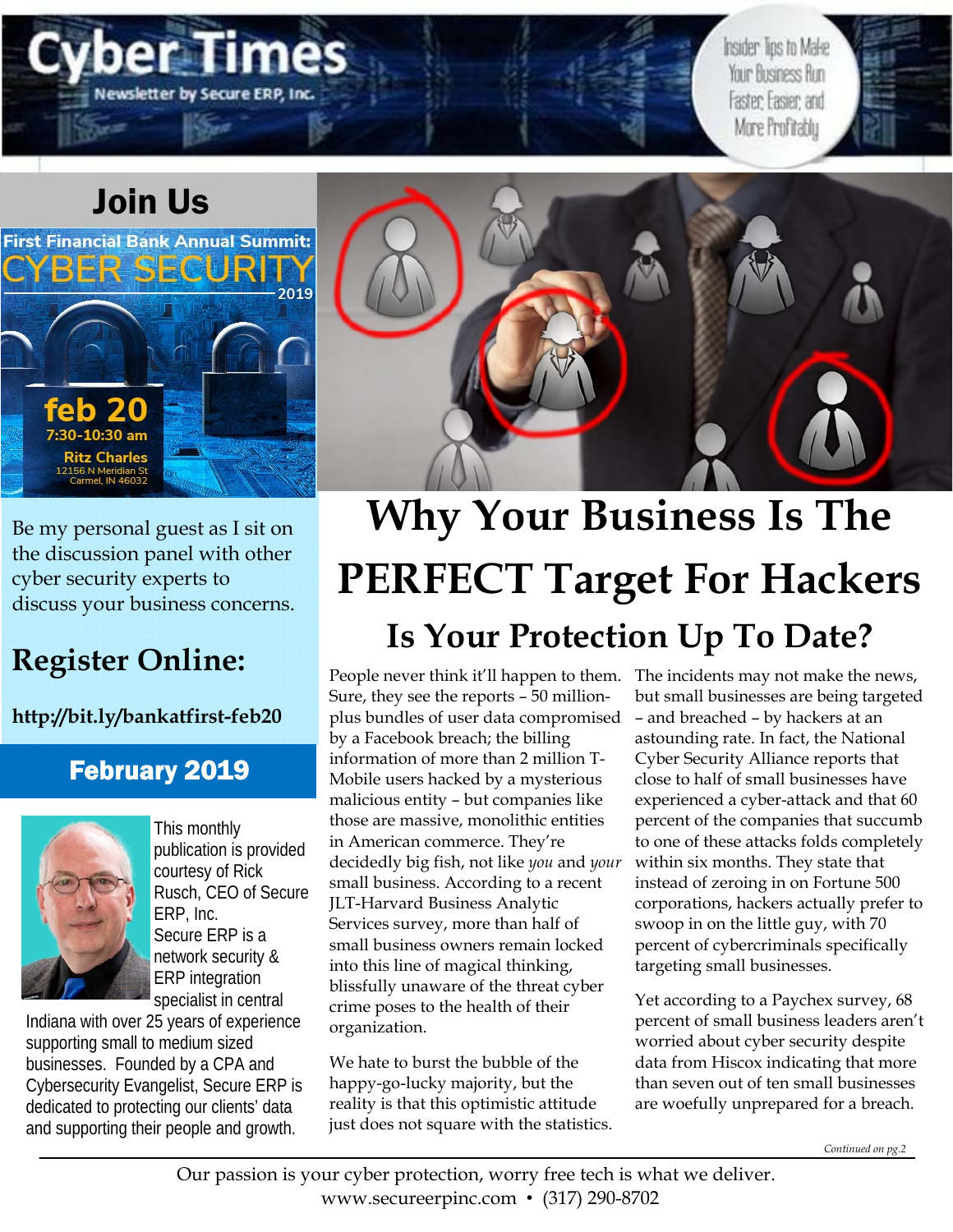#### Cyber Times, a monthly publication from Secure ERP, Inc. February 2019

#### *Continued from pg.1*

Of course, it's understandable that the average small business owner shirks their cyber security responsibilities. It's the kind of problem that's so complicated that it's tempting to sweep it under the rug. As breach tactics become more sophisticated, so do the softwares and methodologies designed to keep out criminals. In a world far removed from the days when buying a product and installing it into your network was enough, it's easy to become overwhelmed by the complexity and breakneck pace of advancing cyber security best practices. Our biases make the possibility of a hack seem remote, while our limited resources make the cost of protection appear too high to even consider.

The first step to getting savvy in 2019 is to accept that cyber-attack isn't some unlikely crisis, but a virtual inevitability. It's a tough pill to swallow, but leaving it to chance is like flipping a coin where a "tails" outcome results in your business shuttering for good.

Luckily, though an attempted hack is almost guaranteed, there are dozens of steps you can take to prevent it from doing any damage. Chief among these should be to find a managed service provider (MSP) with a long background in protecting against hacker threats to take the reins on your cyber security as quickly as you can. It's important when auditing your internal security measures that you

**"The first step to getting savvy in 2019 is to accept that a cyber-attack isn't some unlikely crisis, but a virtual inevitability."** 



regularly get an outside opinion from a trusted source, in order to cover all your bases. Your internal IT departments assurances that "they've got it covered" are certainly reassuring, but to truly patch all the holes in your security barriers, you'll need more eyes on the problem. You might imagine that such a partnership must be prohibitively expensive, but they're typically more reasonable than you might think. Not to mention that when the very survival of your business is on the line, it just makes sense to budget accordingly.

The statistics paint a picture of small business owners as underprepared, unaware, and disturbingly vulnerable to the whims of cybercriminals hiding just out of view. Don't be another one of the millions of small business owners forced to shell out thousands as a consequence of wishful thinking. Wake up to the dangers of 2019, arm yourself against them, and secure the future of the business you've worked so hard to build.

# **Cyber Threats & Solutions Webinar Series** Thursday, Feb 21 @ 1pm EST—The Travel Edition



When you're traveling you're at greater cyber risk than in the office.

Who Should Attend? C-Level executives & managers who are concerned about lost or stolen devices; privacy of confidential information; employment litigation introduced when employees use personal devices to access company data; and reputational damage along with State & Federal laws that carry heavy fines for lost or stolen customer/employee data. Of particular importance for those organizations that handle ANY sensitive data, medical records (or serve clients who have such records) or that want to avoid having their bank account wiped out due to a cyber-attack or ransomware.

> **Register online: https://events.genndi.com/channel/secureerp21feb or call our office at (317) 290-8702.**

Our passion is your cyber protection, worry free tech is what we deliver. www.secureerpinc.com • (317) 290-8702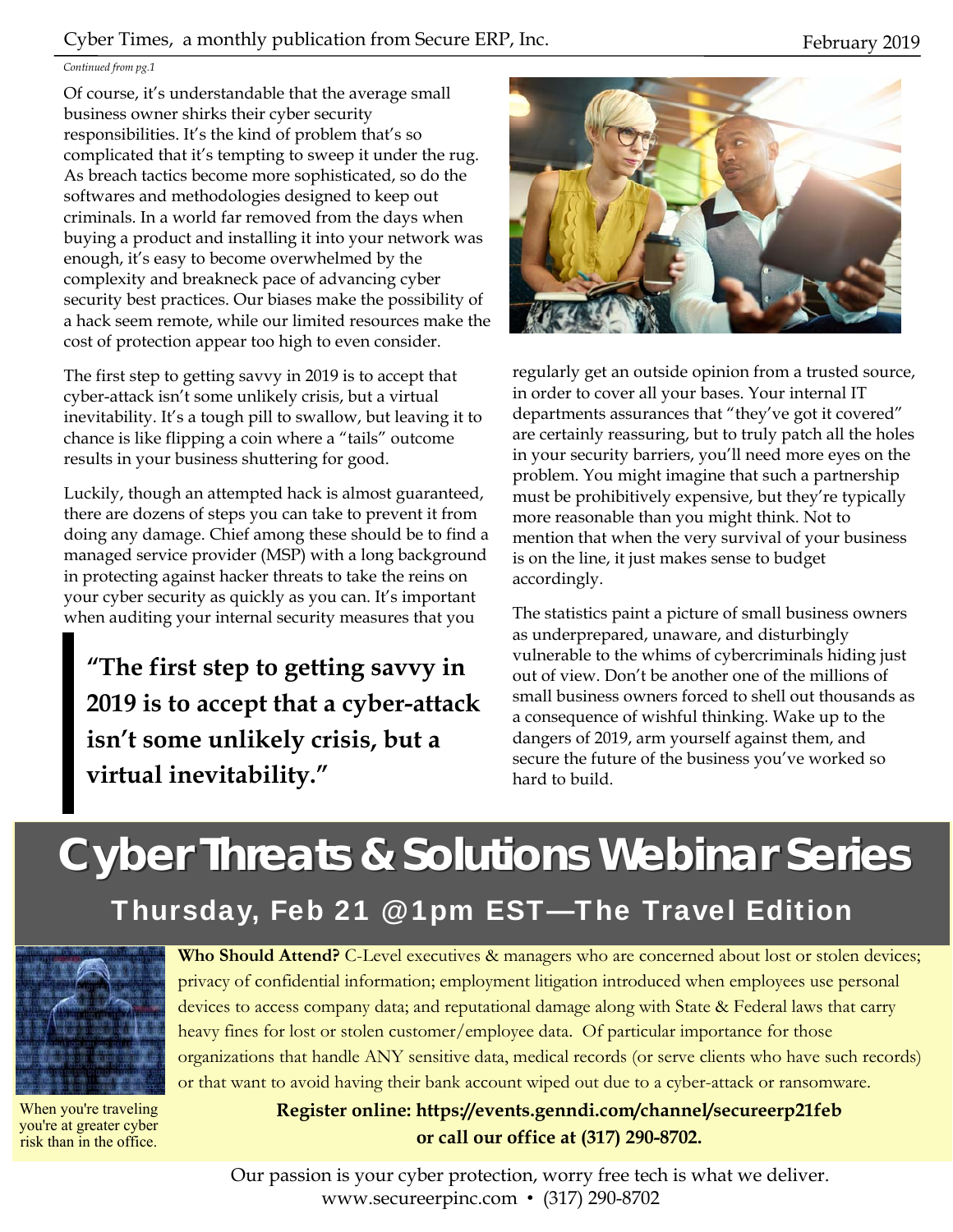# Cyber Security TIPs

# **FBI Warning of Direct Deposit Scam**



Reported on the FBI's Internet Crime Compliant Center (IC3)

found on www.ic3.gov this is a new twist on social phishing. Here's how it works:

Cybercriminals target employees through phishing emails designed to capture an employee's login credentials. Once obtained, the credentials are used to access the employee's payroll account in order to change their bank account information. Rules are added by the cybercriminal to the employee's account preventing the employee from receiving alerts regarding direct deposit changes. Direct deposits are then changed and redirected to an account controlled by the cybercriminal, which is often a prepaid card.

The FBI lists several mitigation steps with the first being education. Training employees to spot and avoid phishing attacks stops the scam before it starts. Implement a security training program with simulated phishing attacks for your employees. It costs less than you think and is just smart business. We'll help you organize it.

# **When Service Becomes A Disservice**

Today is a tough time to be a bookseller. Whether you're a local, independent bookstore or a chain mega-giant, the online market is putting the squeeze on your bread and butter. Personally, I want bookstores to succeed despite the new digital world. I always prefer brick-and-mortar to digital.

For that reason, I'm a longtime fan of Barnes & Noble. There's one near my office that I visit frequently to check out new arrivals and figure out what to read next. But lately, something's changed. In the past, it could be difficult to find someone to help me around the store. Today, it is difficult to avoid someone trying to help – whether I want them to or not.

Today's Barnes & Noble stores usually have an employee waiting for you at the front of the store. They ask what you're looking for, and if you're like me, you reply, "Oh, nothing, just looking." This spurs them to belt out a spiel about specials and book recommendations. It can be off-putting, to say the least, and it's the perfect example of when service feels less like help and more like a hustle.

Successful businesses always guide and sell to their prospects, but customers don't want to feel pressured and pushed. How can you tell when you've crossed the line? It's a vital question for anyone who wants to provide exemplary customer service.

I believe there are four tiers of poor service:

- **1. Avoidance.** Employees aren't visible or easily identified, and you have to hunt them down.
- **2. Apathy.** You can find employees, but they seem at worst annoyed by your questions and





indifferent at best. They're just going through the motions.

- **3. Assertiveness.** Employees initiate contact both by greeting customers and offering to help. "How may I help you?" is the classic phrase. If the customer responds with, "Just looking," all that's needed in response is, "Please let me know if I can be of any assistance." No pressure.
- **4. Aggressiveness.** Employees engage with everyone who comes in, regardless of the customer's receptivity or lack thereof. They assume you know what you want and ask what it is. When you try to get them off your back, they launch into a sales pitch.

We all like employees who are knowledgeable, friendly and eager to help. But too much enthusiasm turns service into a disservice. Skip the canned sales pitches and only guide customers who are looking for your help.

*Mark Sanborn, CSP, CPAE, is the president of Sanborn & Associates, Inc., an "idea studio" that seeks to motivate and develop leaders in and outside of business. He's the bestselling author of books like* Fred Factor *and* The Potential Principle *and a noted expert on leadership, team building, customer service and company change. He holds the Certified Speaking Professional designation from the National Speakers Association and is a member of the Speaker Hall of Fame. Check out any of his excellent books, his video series, "Team Building: How to Motivate and Manage People," or his website, marksanborn.com, to learn more.* 

Our passion is your cyber protection, worry free tech is what we deliver. www.secureerpinc.com • (317) 290-8702